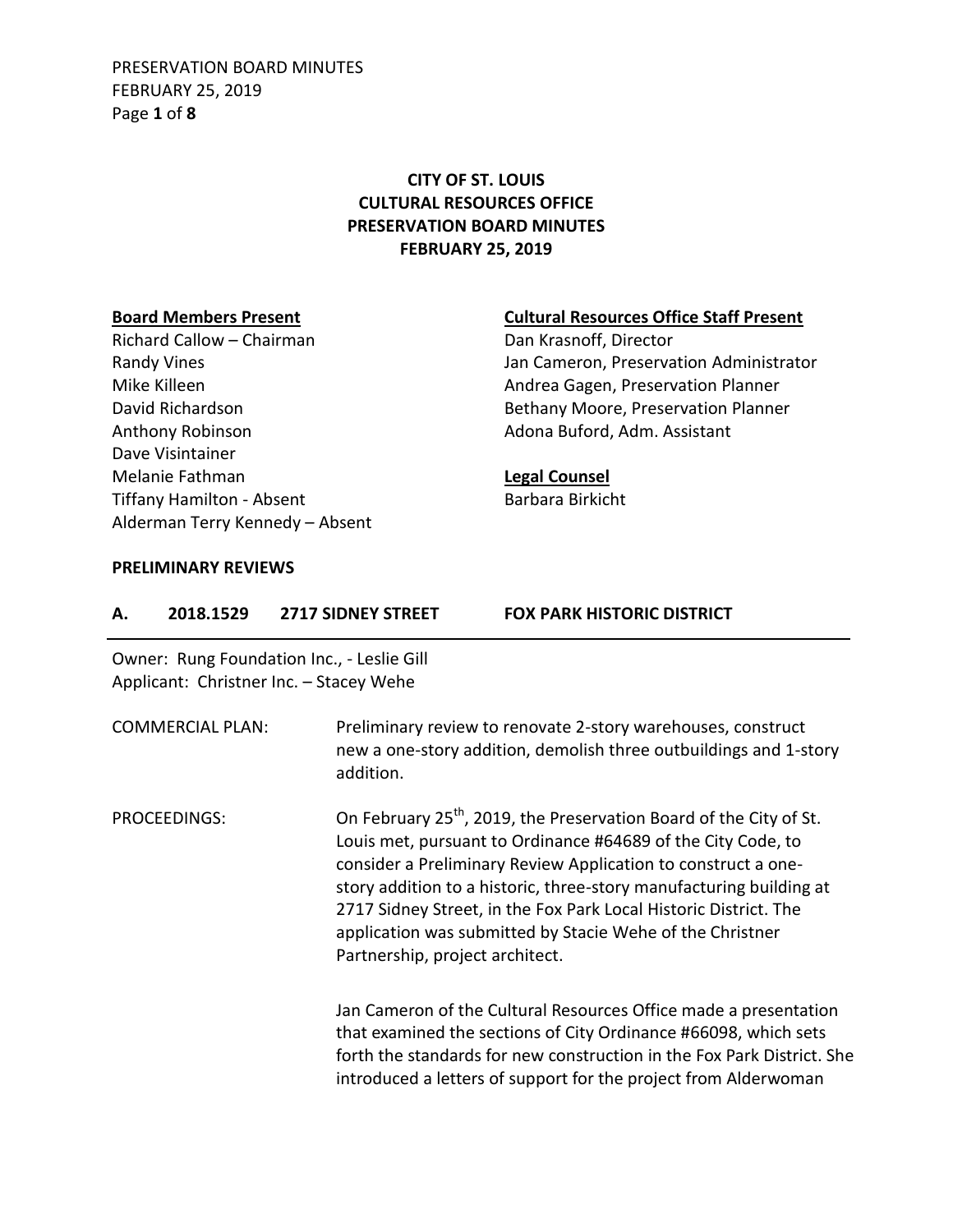### PRESERVATION BOARD MINUTES FEBRUARY 25, 2019 Page **2** of **8**

Heather Navarro and Matthew S. McBride, President of the Fox Park Neighborhood Association on behalf of the Association.

Ms. Cameron testified that the project included the rehabilitation of the three-story Fox Brothers Manufacturing Building in compliance with the Rehabilitation standards of the historic district; and the demolition of five smaller industrial buildings on the north side of the property, that were architecturally compromised and of little architectural interest. She stated that the design of the one-story addition was being reviewed under the Preservation Board's Compatible New Construction Policy and that all required steps in review had been completed as required. She noted that the project deviates from two elements of Required Compatibility: Height and Setback; however, she stated that the Cultural Resources staff was in support of an exception to these requirements, as a one-story building was directly opposite the project site; and that the narrow setback accommodated a subtle accessibility ramp to the new main entry. Ms. Cameron also testified that the staff felt the project had three elements of Allowed Differentiation, instead of the maximum two: Color; Fenestration and Percent of Solid to Void. Ms. Cameron recommended that the Preservation Board grant Preliminary Approval to the project with the stipulation that only two Variations from Compatibility be allowed.

The architect for the project, Stacie Wehe of the Christner Partnership, testified in support of the project. She briefly discussed the history of the site, and that at one time the Fox Brothers complex had had a one-story building on the site of the proposed addition. She also stated that the owner intended to restore the main Fox Brothers; that the variety of brick colors proposed for the addition had all been drawn from other buildings in the vicinity; that the variation of window proportions and brick detailing created a playful design, and countered the staff's contention that there was a differentiation in Color. Ms. Wehe also stated that there was some contradiction in some of the Policy's requirements, particularly the Fenestration requirements and the statement that window patterns should reflect the interior patterns of use. In response to a question from Board Member Killeen, Ms. Wehe responded that the setback of the addition matched the floor lines of the existing building and the setback was necessary to provide an adequate accessible entry.

Tom Pickel, Executive Director of De Sales Community Development, tested his organization's strong support for the project and the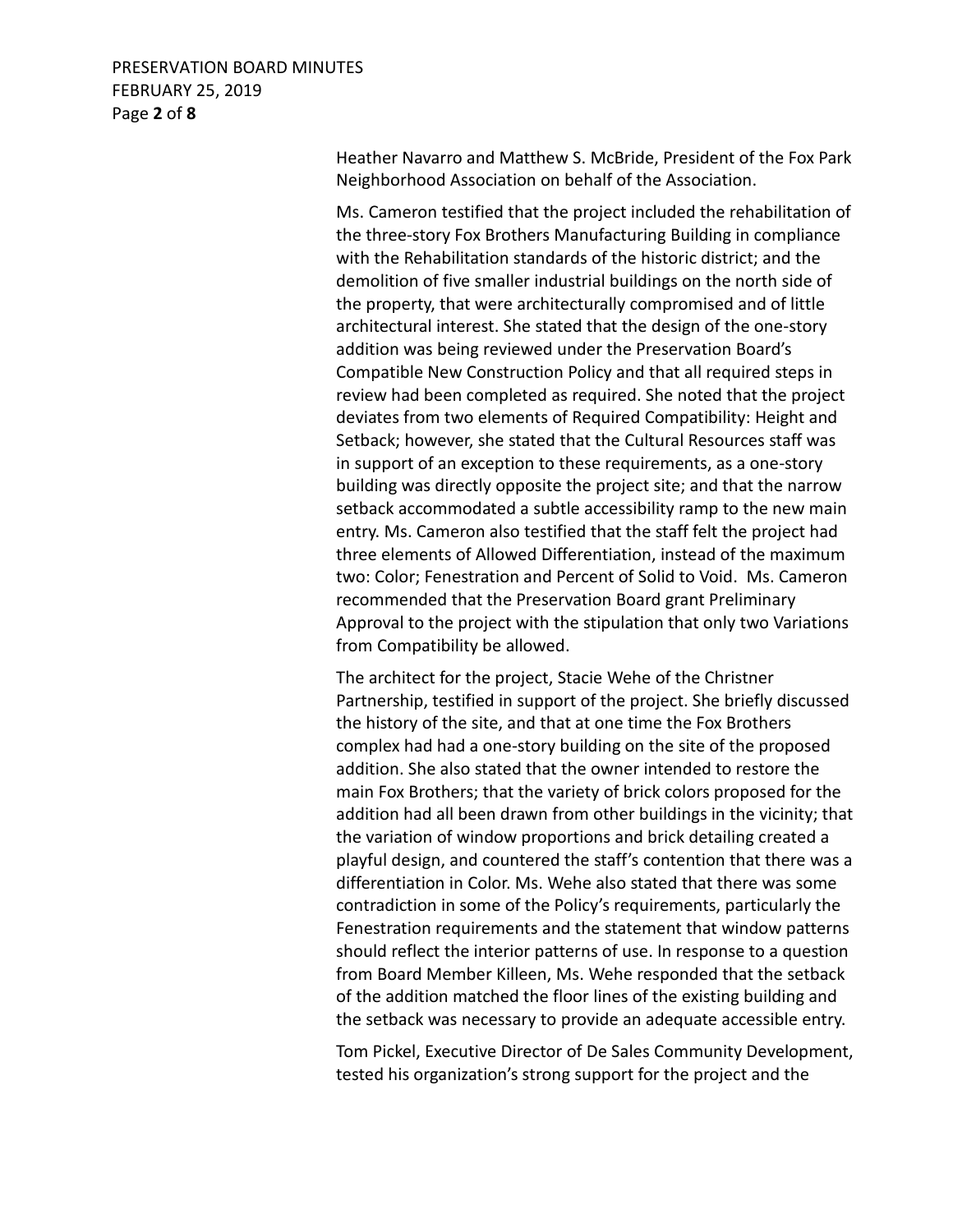## PRESERVATION BOARD MINUTES FEBRUARY 25, 2019 Page **3** of **8**

|                           | importance the project would have in this part of the Fox Park<br>Neighborhood and urged the Board to approve it as presented.                                                                                                                                                                                                                                                                                                                                                                                                                                                                                                                                                                                                                                                                                                                                              |
|---------------------------|-----------------------------------------------------------------------------------------------------------------------------------------------------------------------------------------------------------------------------------------------------------------------------------------------------------------------------------------------------------------------------------------------------------------------------------------------------------------------------------------------------------------------------------------------------------------------------------------------------------------------------------------------------------------------------------------------------------------------------------------------------------------------------------------------------------------------------------------------------------------------------|
|                           | Jay Reeves, Chairman of the Development and Standards<br>Committee of the Fox Park Neighborhood Association, testified in<br>support of the project. He commented that the Compatible New<br>Construction Policy review had gone well. He added that, in his own<br>opinion, the requirement that limited Allowed Differentiations to<br>only two might be overly restrictive.                                                                                                                                                                                                                                                                                                                                                                                                                                                                                              |
|                           | Director Krasnoff, testifying again in response to a question from<br>Board Member Killeen, stated that as Director, he had preliminarily<br>approved the demolition of the five ancillary structures, as they<br>were considered to be non-contributing resources to the Fox Park<br>Historic District.                                                                                                                                                                                                                                                                                                                                                                                                                                                                                                                                                                    |
| <b>FINDINGS OF FACTS:</b> | The Preservation Board found that:<br>2717 Sidney Street is located in the Extension to the Fox Park<br>$\bullet$<br>Local Historic District;<br>the property owner has requested review under the<br>Preservation Board's Compatible New Construction Policy and<br>all required Steps under that Policy are completed;<br>the design complies with all Compatibility requirements of the<br>$\bullet$<br>Policy with the exception of Height and Setback and the CRO<br>staff supports an exception to both these requirements;<br>the design current has three Allowed Differentiations in place<br>$\bullet$<br>of the maximum two: Color; Fenestration; and Percent of Solid<br>to Void;<br>Board members disagree whether the varied colors of the<br>$\bullet$<br>brick proposed for the two street elevations amounts to a<br>violation of Allowed Differentiation. |
| <b>BOARD DECISION:</b>    | It was the decision of the Preservation Board to grant preliminary<br>approval to the design and to the 'Allowed Differentiations' as<br>presented with the stipulation that final plans and exterior<br>materials are reviewed and approved by the Cultural Resources<br>Office.                                                                                                                                                                                                                                                                                                                                                                                                                                                                                                                                                                                           |
|                           | The motion was made by Board Member David Richardson and<br>Mr. Robinson seconded the motion. The motion passed<br>unanimously.                                                                                                                                                                                                                                                                                                                                                                                                                                                                                                                                                                                                                                                                                                                                             |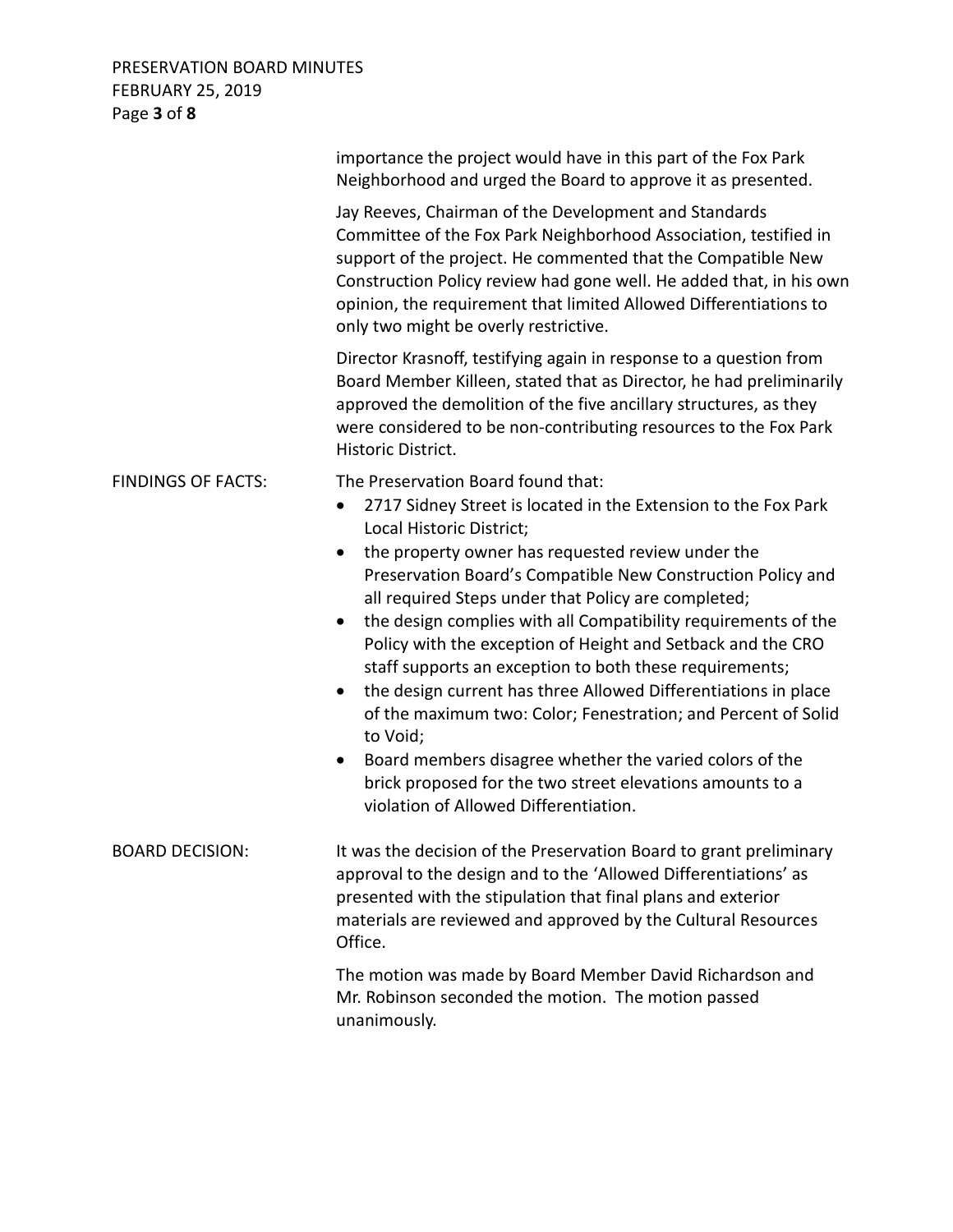### **B. 2019.0174 5344 DELMAR BLVD. CENTRAL WEST END HISTORIC DISTRICT**

| Owner/Applicant: Affinity Conway Properties, LLC - Scott Miller |  |  |  |
|-----------------------------------------------------------------|--|--|--|
|-----------------------------------------------------------------|--|--|--|

| <b>RESIDENTIAL PLAN:</b>  | Preliminary review to construct the remaining twenty townhomes<br>units.                                                                                                                                                                                                                                                                                                                                                                                                                                                                                                                                       |
|---------------------------|----------------------------------------------------------------------------------------------------------------------------------------------------------------------------------------------------------------------------------------------------------------------------------------------------------------------------------------------------------------------------------------------------------------------------------------------------------------------------------------------------------------------------------------------------------------------------------------------------------------|
| PROCEEDINGS:              | On February 25th, 2019, the Preservation Board of the City of<br>St. Louis met, pursuant to Ordinance #64689 of the City Code, to<br>consider a Preliminary Review application to construct twenty<br>two-story townhouse units at 5344 Delmar Boulevard and<br>surrounding lots, in the Central West End Local Historic District.                                                                                                                                                                                                                                                                             |
|                           | Bethany Moore of the Cultural Resources Office made a<br>presentation that reviewed the plans of the proposed buildings<br>and showed photographs of the site and previously constructed<br>townhouses existing on Delmar Place Court. She noted that the<br>designs submitted for preliminary approval were only for the<br>rear lots, 23-40, which would be partially screened from the<br>street by the existing townhouse units fronting on Delmar<br>Boulevard and that the design for the units on lots 21-22 would<br>be re-created to match the existing units and would front on<br>Delmar Boulevard. |
|                           | Ms. Moore indicated that the design generally complied with<br>the standards for new construction within the Central West End<br>Local Historic District Standards. She also noted that the garages<br>of the new units were front entry but that they were minimally<br>visible from the street due to the existing row of townhouses in<br>front of the lots proposed for construction.                                                                                                                                                                                                                      |
|                           | Ms. Moore recommended that the Preservation Board grant<br>Preliminary Approval to the project, with the stipulations<br>regarding the west elevation.                                                                                                                                                                                                                                                                                                                                                                                                                                                         |
| <b>FINDINGS OF FACTS:</b> | The Preservation Board found that:<br>5344 Delmar Boulevard and additional lots are located in<br>the Central West End Local Historic District;<br>the proposed design will be partially screened from the<br>$\bullet$<br>street by the existing row of townhouses fronting on Delmar<br>Boulevard.                                                                                                                                                                                                                                                                                                           |
| <b>BOARD DECISION:</b>    | It was the decision of the Preservation Board to grant<br>preliminary approval to the project, with the stipulation that                                                                                                                                                                                                                                                                                                                                                                                                                                                                                       |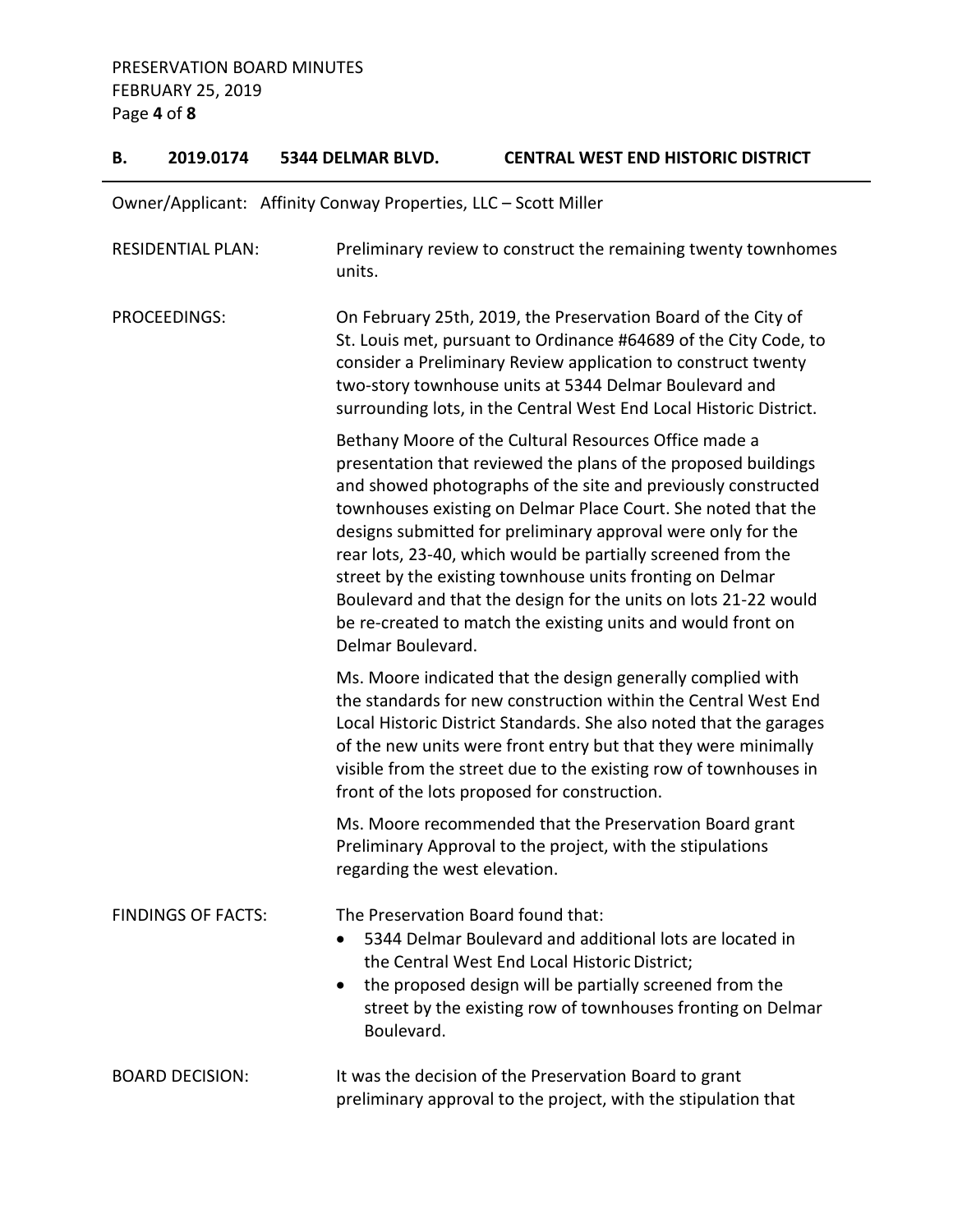final drawings and exterior materials be subject to review by the Cultural Resources Office. The motion was made by Board Member David Richardson. Mr. Visintainer seconded the motion. The motion passed unanimously.

#### **C. 2019.0003 621-33 N. SKINKER BLVD. SKINKER-DeBALIVIERE HISTORIC DISTRICT**

Owner: Pace-Delmar LLC – Katie Matthews Applicant: SM Wilson – Jim Hoette

| <b>COMMERCIAL PLAN:</b> | New building permit application to construct a one-story addition<br>to a three-story manufacturing building.                                                                                                                                                                                                                                                                                                                                                                                                                                                                                                                                                                                                                                                                                                                                                                                                                                                                                                                                                                                     |
|-------------------------|---------------------------------------------------------------------------------------------------------------------------------------------------------------------------------------------------------------------------------------------------------------------------------------------------------------------------------------------------------------------------------------------------------------------------------------------------------------------------------------------------------------------------------------------------------------------------------------------------------------------------------------------------------------------------------------------------------------------------------------------------------------------------------------------------------------------------------------------------------------------------------------------------------------------------------------------------------------------------------------------------------------------------------------------------------------------------------------------------|
| <b>PROCEEDINGS:</b>     | On February 25 <sup>th</sup> , 2019, the Preservation Board of the City of St.<br>Louis met, pursuant to Ordinance #64689 of the City Code, to<br>consider a Preliminary Review application to construct a one-story<br>addition to a three-story manufacturing building at 612-33 N.<br>Skinker Boulevard, in the Skinker DeBaliviere-Parkview-Catline<br>Tract-Parkview Certified Local Historic District. The application<br>was submitted by Lance McOlgan of the Bates Forum Studio,<br>project architect.                                                                                                                                                                                                                                                                                                                                                                                                                                                                                                                                                                                   |
|                         | Board member David Richardson recused himself from both<br>discussion and voting.                                                                                                                                                                                                                                                                                                                                                                                                                                                                                                                                                                                                                                                                                                                                                                                                                                                                                                                                                                                                                 |
|                         | Jan Cameron of the Cultural Resources Office made a presentation<br>that examined the sections of City Ordinance #57688, which sets<br>forth the standards for architectural details in the Skinker-<br>DeBaliviere District. She introduced a letter of support for the<br>project, signed by Nicole Blumner, Community Development Chair;<br>Nancy Hohmann; Historic District Chair; Joann Vatcha, Commercial<br>District Chair; and Brandon Sterling, Executive Director, of the<br>Skinker-DeBaliviere Community Council. Ms. Cameron testified that<br>the design being presented differs in some characteristics from that<br>granted Preliminary Approval by the Preservation Board in March of<br>2017; in particular, the loss of projecting vertical bays on the Delmar<br>façade. Ms. Cameron also stated that brick pilasters had been<br>introduced, the proposed glass corner had been reduced in height<br>and a corbelled cornice added that appeared to mitigate the loss of<br>these elements, and recommended that the Preservation Board<br>grant approval to the new design. |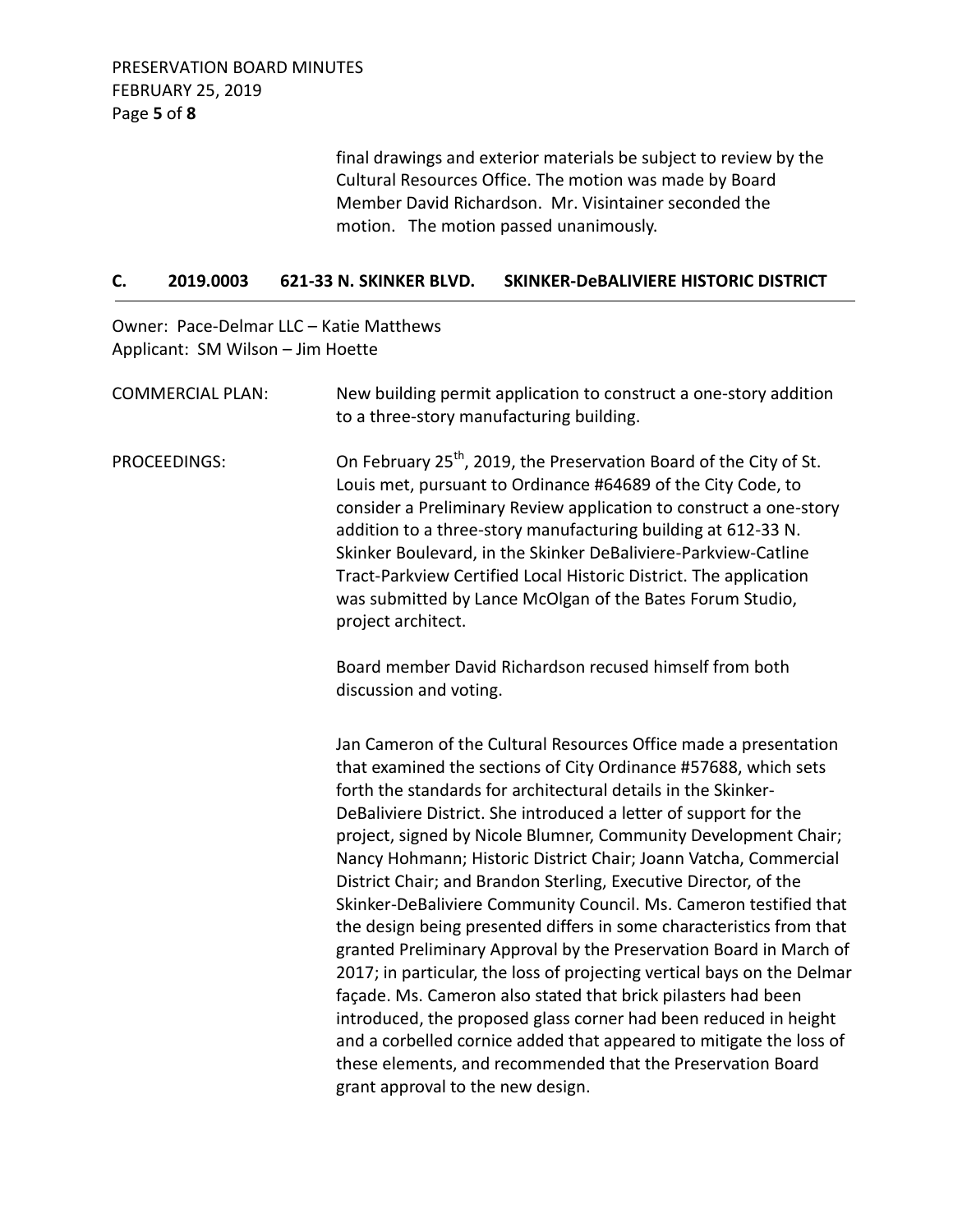## PRESERVATION BOARD MINUTES FEBRUARY 25, 2019 Page **6** of **8**

|                           |                                                                             | The architect for the project, Lance McOlgan of Bates Forum Studio,<br>was present for questions, but did not testify.                                                                                                                                                                                                                                                                                                                                                                                                                                                                                                                                                                                                                                                                                                                                                                                                                                                                      |  |
|---------------------------|-----------------------------------------------------------------------------|---------------------------------------------------------------------------------------------------------------------------------------------------------------------------------------------------------------------------------------------------------------------------------------------------------------------------------------------------------------------------------------------------------------------------------------------------------------------------------------------------------------------------------------------------------------------------------------------------------------------------------------------------------------------------------------------------------------------------------------------------------------------------------------------------------------------------------------------------------------------------------------------------------------------------------------------------------------------------------------------|--|
| <b>FINDINGS OF FACTS:</b> | $\bullet$<br>space above;<br>$\bullet$<br>site;<br>$\bullet$<br>structures. | The Preservation Board found that:<br>621-33 N. Skinker is located in the Skinker-DeBaliviere/Catlin<br>Tract/Parkview Local Historic District.<br>the new building will have a major first-floor tenant and office<br>the building, proposed to be 3 stories tall, will be taller than<br>many of the historic commercial buildings to its west;<br>however, there exists a variety of building heights in this area<br>of Delmar, including a 3-story building and a 7-story hotel<br>directly east as well as a 4-story building opposite the building<br>the proposed building meets the standards for siting; roof<br>shape and materials; and exterior materials;<br>the original proposal displayed vertical bays and window;<br>proportions that more closely reflected historic precedent;<br>this final design has shortened the glazed corner bay and<br>added pilasters and a substantial cornice to produce a closer<br>compatibility to the character of surrounding historic |  |
| <b>BOARD DECISION:</b>    |                                                                             | It was the decision of the Preservation Board to grant approval to<br>the revised design as currently presented with the stipulation that<br>final plans and exterior materials are reviewed and approved by<br>the Cultural Resources Office.                                                                                                                                                                                                                                                                                                                                                                                                                                                                                                                                                                                                                                                                                                                                              |  |
|                           | abstaining.                                                                 | The motion was made by Board Member David Visintainer and<br>seconded by Ms. Fathman. The motion passed with five members<br>voting in favor, none opposing and Board Member Richardson                                                                                                                                                                                                                                                                                                                                                                                                                                                                                                                                                                                                                                                                                                                                                                                                     |  |
| 2019.0054<br>D.           | <b>2320 ALBION PLACE</b>                                                    | LAFAYETTE SQUARE HISTORIC DISTRICT                                                                                                                                                                                                                                                                                                                                                                                                                                                                                                                                                                                                                                                                                                                                                                                                                                                                                                                                                          |  |

# Owner/Applicant: Kimber Baro

| <b>RESIDENTIAL PLAN:</b> | Appeal of a building permit application for a non-compliant front<br>door installed without a permit.                                          |
|--------------------------|------------------------------------------------------------------------------------------------------------------------------------------------|
| PROCEEDINGS:             | On February 25 <sup>th</sup> , 2019, the Preservation Board of the City of St.<br>Louis met, pursuant to Ordinance #64689 of the City Code, to |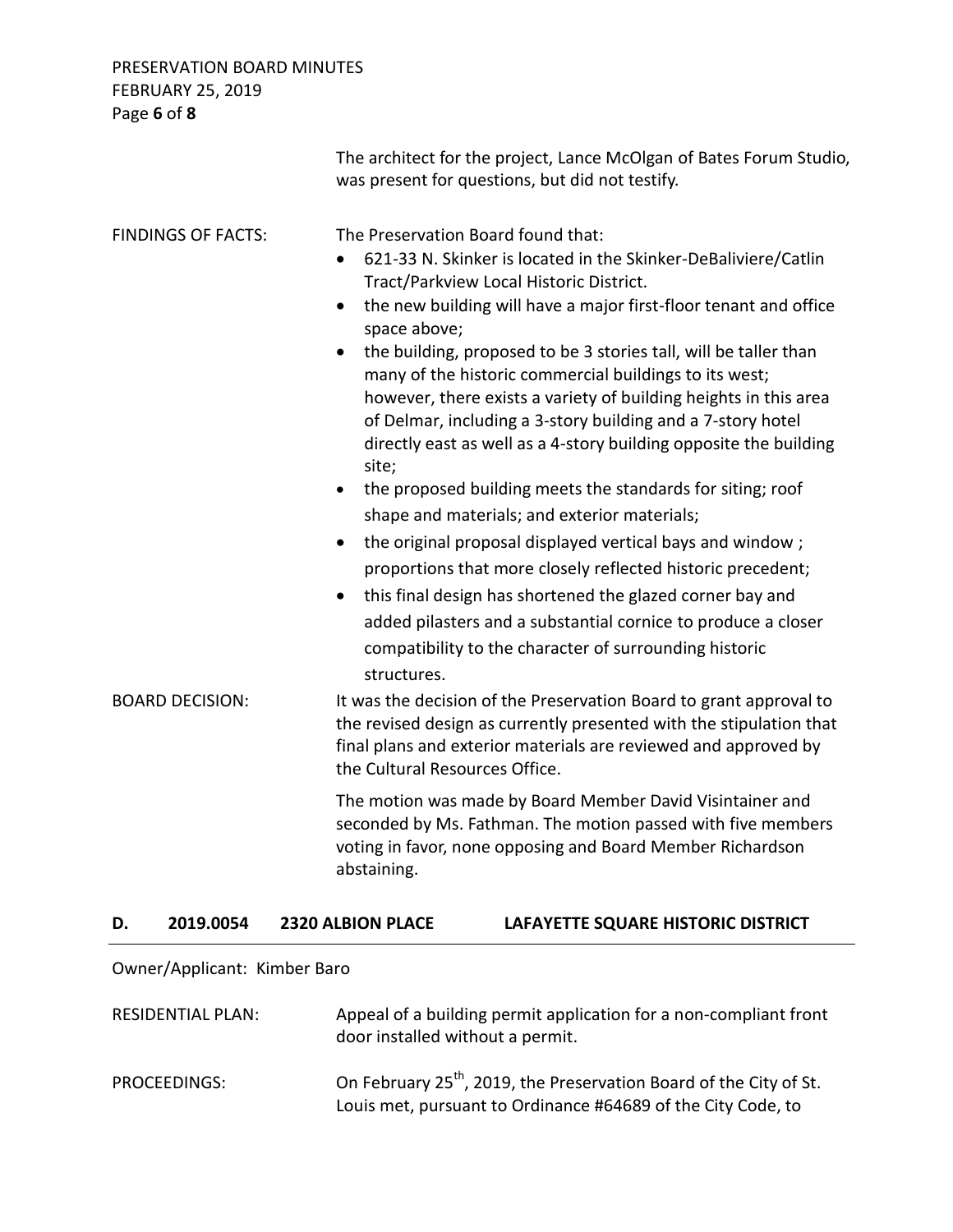### PRESERVATION BOARD MINUTES FEBRUARY 25, 2019 Page **7** of **8**

consider an appeal of the Director's Denial to retain a noncompliant storm door installed without a permit, at 2320 Albion Place, in the Lafayette Square Historic District. The application was submitted by the owner, Kimber Baro.

Board members Richard Callow (Chair), Mike Killeen, Randy Vines, Melanie Fathman, David Richardson, David Visintainer and Anthony Robinson were present for the testimony for this agenda item.

Bethany Moore of the Cultural Resources Office made a presentation that examined the sections of City Ordinance #69112 which sets forth the standards for architectural details in the Lafayette Square Local Historic District. She entered into the record Ordinance #64689, as revised by City Ordinance #64925, the enabling legislation; and Ordinance #69112, the Lafayette Square Historic District, the Preservation Board Agenda and PowerPoint. Ms. Moore stated that the installed metal and glass storm door did not comply with the historic district standards due to the material. Based upon the standards, Ms. Moore recommended that the Board uphold the Director's denial of the application.

Kimber Baro, owner of the property, spoke on her own behalf. She noted that her contractor told her it was up to her if she wanted to get a permit for the door and that she had called the Building Division to inquire about a permit for the door and was incorrectly told she did not need one. Ms. Baro also stated she had done work on her property previously and did obtain an approved permit for that work. She also told the Board she had counted other metal storm doors in Lafayette Square. In response to a question by Board Member Killeen Ms. Baro stated she did not submit any documentation of financial hardship.

Suzanne Sessions, of the Lafayette Square Development Committee spoke in opposition to the retention of the storm door. Ms. Sessions stated she had seen the doors going in and had brought them to the attention of the Cultural Resources Office. She also stated that there were in fact several other metal storm doors but that those had been installed prior to the 2012 revision to the Lafayette Square Historic District Standards that prohibited such doors on the front façade in the Historic District.